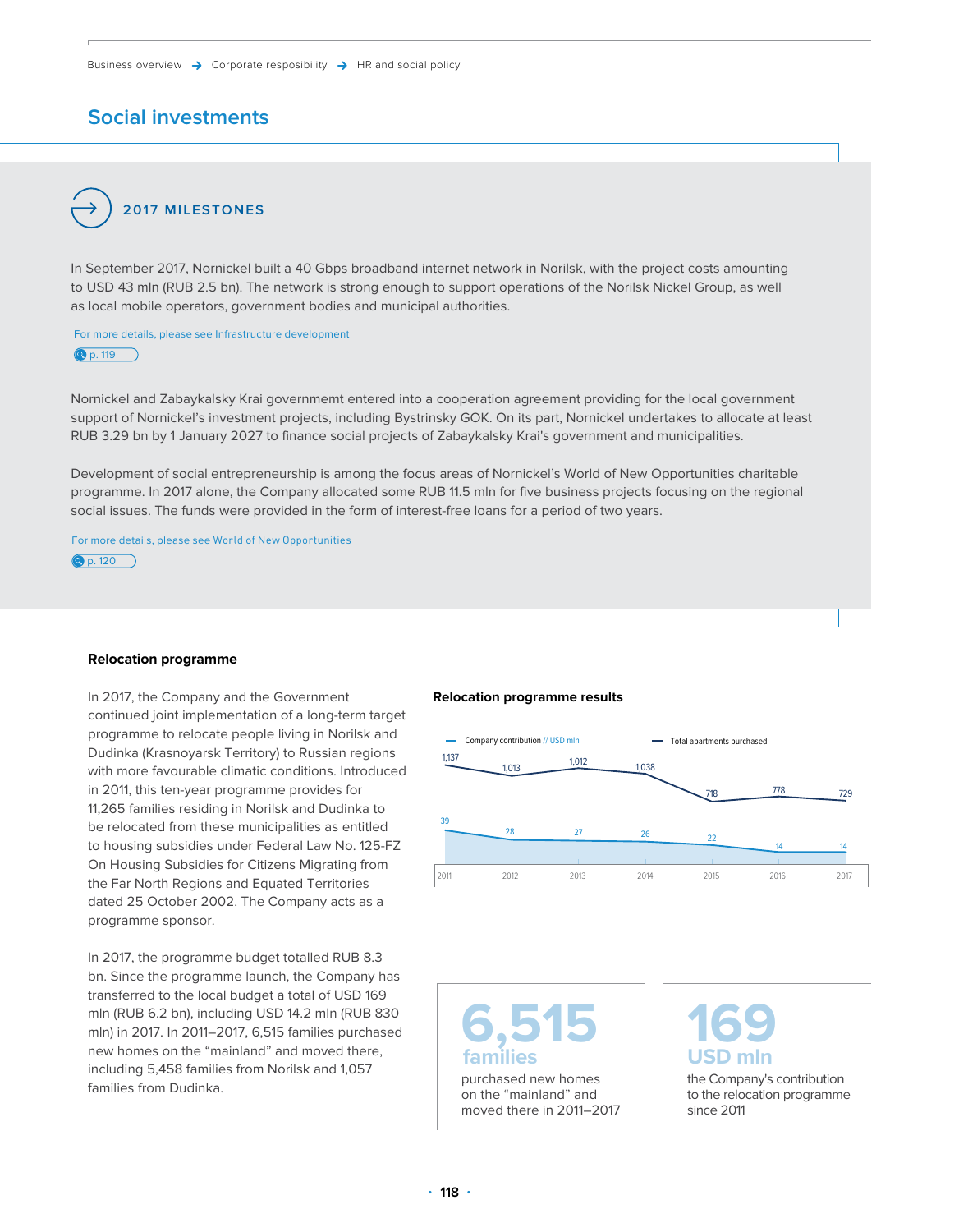<span id="page-1-0"></span>In 2017 alone, Krasnoyarsk Territory's Ministry of Construction, Housing and Utilities issued 685 home purchase certificates under the applicable housing quota.

### **Local development**

The Company makes a significant contribution to the development of local communities by implementing a series of social programmes targeting current and potential issues in its key regions of operation, including the Krasnoyarsk Territory, Kola Peninsula and Zabaykalsky Krai.

**Support of indigenous peoples.** Nornickel recognises the right of indigenous peoples to preserve their traditional way of life, stick to the ageold environmental management practices and have decent living conditions. The Company adopted the Indigenous Rights Policy that defines Nornickel's key commitments towards the rights of indigenous peoples. In 2017, there was no record of the Company violating the rights of indigenous minorities.

For several years now, the Company has been supporting initiatives to improve living standards of the Taimyr Peninsula's indigenous people.

One of such initiatives is the Comfortable Taimyr project launched in 2017. Under this ambitious programme, the Company will invest USD 1.5 mln to construct 2,500 sq m of housing in the Tukhard settlement, where indigenous people live. A trilateral agreement to this effect was signed between the Company, Taimyr Administration and Yenisey United Bank in April 2017 during the Krasnoyarsk Economic Forum.

In an attempt to preserve national traditions and culture of indigenous Northern minorities, the Company participates in staging annual professional festivals for tundra inhabitants on the occasion of the Reindeer Herder's Day and the Fisherman's Day and provides presents and prizes for the winners

in various competitions. To that end, the Company purchases items that enjoy the greatest popularity among locals, including tents, gasoline power generators, household equipment, outboard motors, inflatable boats, GPS navigators, sleeping bags, binoculars, etc. The Company also offers regular financial help to public Taimyr-based organisations.

To ensure the sustainable development of the Taimyr region, the Company provides assistance to indigenous peoples of the North, including by helping to organise air transportation and supplying construction materials and diesel fuel.

Children of reindeer herders in the Tukhard tundra are provided with comprehensive meals as part of the Food Programme carried out in association with the Dudinka Department of Education. In line with the effective agreements, foods for the local hospital and primary school are supplied by Norilskgazprom's Procurement Unit at below-market prices.

**Infrastructure development.** Nornickel is actively involved in the development and renovation of social infrastructure across its footprint, looking to create accessible and comfortable environments for work and life.

In September 2017, the Company completed the construction of a fibre optic communication line running through a permafrost zone between Novy Urengoy and Norilsk to secure internet connection for local businesses, institutions and individuals. The line is 960 km long, with its most technically challenging section laid under the Yenisey River bed. Along with the Norilsk residents, people living in Dudinka also got access to the broadband internet service. The communication line will run in a pilot mode until Q2 2018 when all the tests are completed and the line is put into commercial operation.

**1.5 USD mln**

will be invested to construct 2,500 sq m of housing in the Tukhard settlement

Strategy overview [Strategy overview](#page--1-0)

[Company overview](#page--1-0)

Company overview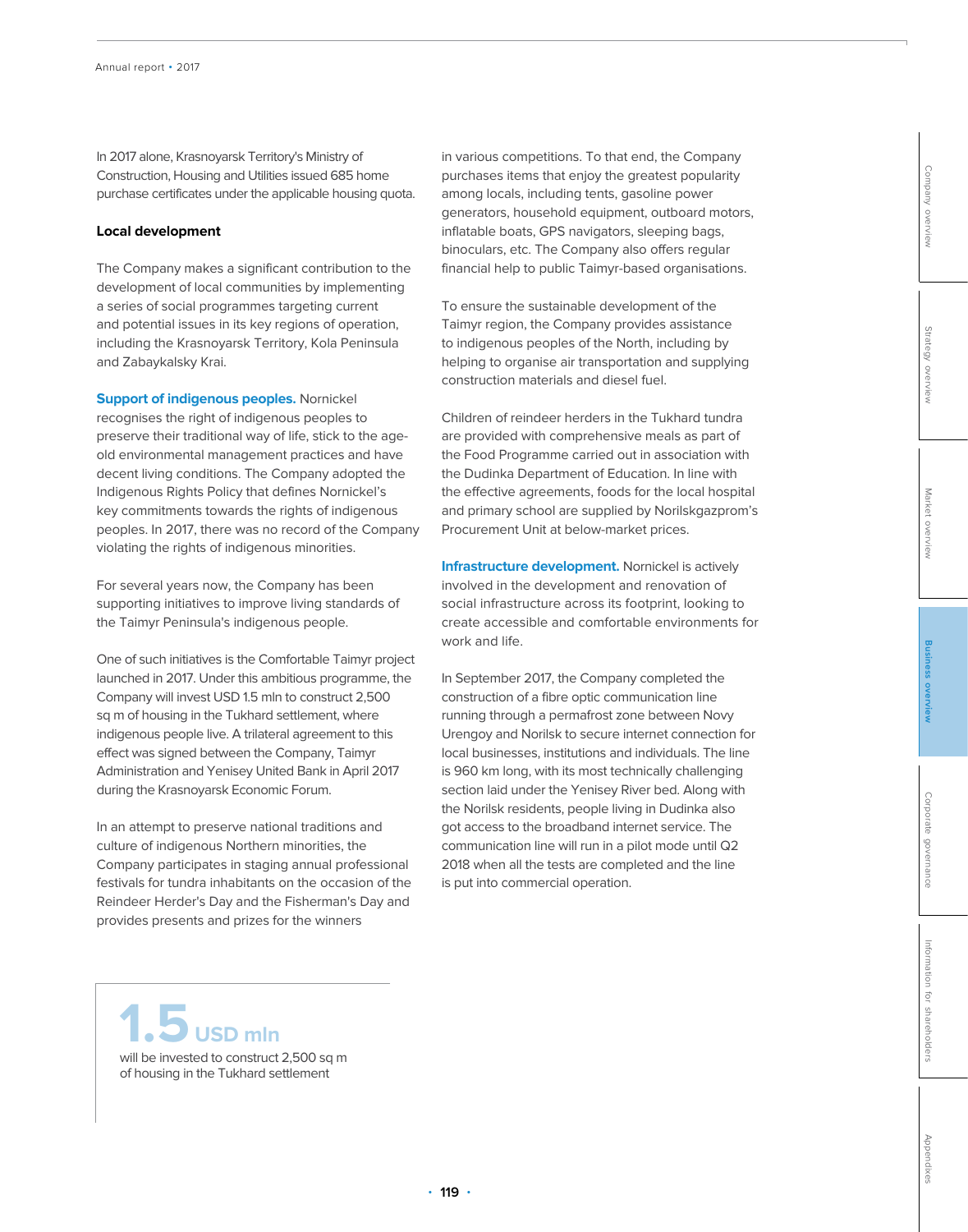<span id="page-2-0"></span>As part of a public-private partnership, the Company continues its work to upgrade the civil section of Norilsk Airport in accordance with the memorandum of intent signed by MMC Norilsk Nickel and the Federal Air Transport Agency under the Russian Transport Development Federal Programme for 2014–2018. The Company will allocate over USD 50 mln (RUB 3 bn) to finance the project. The works are spread out over three construction seasons to avoid airport closure. In 2016–2017, the focus was on the runway upgrade, which is expected to be completed in 2018. In the same year, we will achieve significant progress in repairs of the apron for civil aircraft. The works will be completed in 2019 and will not affect the flight schedule.

Our support for sports is becoming more consistent. It is not limited to the financing of occasional sports events, as Nornickel strives to develop a more comprehensive approach by investing in sports facilities, new schools, sports grounds and mass events promoting sports and healthy lifestyles.

In 2017, the Company allocated USD 343,000 (RUB 20 mln) to finance the construction of a sports facility in Monchegorsk (a prefab structure with a football pitch). Its commissioning is scheduled for March 2018.

Another project of Nornickel, which is supported by the Krasnoyarsk Territory Government, is to build a unique golf field in the northern city of Krasnoyarsk to drum up people's interest in the game of golf.

### **The Norilsk residents and people living in Dudinka got access to the broadband internet service.**

Nornickel is also helping Krasnoyarsk authorities to put in place new smart bus stops. They are planned to be installed in 2018 and will be fitted out with safety and surveillance systems, mobile chargers, wi-fi hotspots and other options. The Company allocated some USD 120,000 (RUB 7 mln) to finance the project.

**World of New Opportunities.** The Company launched its World of New Opportunities charity programme to encourage and promote sustainable development of local communities, with the programme primarily aiming to develop soft skills in local communities, demonstrate and introduce new social technologies, support and promote public initiatives, and encourage cross-sector partnerships. In 2017, after the commissioning of Bystrinsky GOK in Zabaykalsky Krai, the World of New Opportunities footprint expanded to cover local municipalities. In Chita, the Company launched its Socially Responsible Initiatives Competition, Arctic.PRO R&D marathon, and School of Urban Competencies.

The World of New Opportunities programme has three focus areas – Partnership, Innovations and Development.

**Financing of Development and Renovation of Social Infrastructure // USD mln**



**>50 USD mln**

allocated to reconstruct the civilian part of Norilsk Airport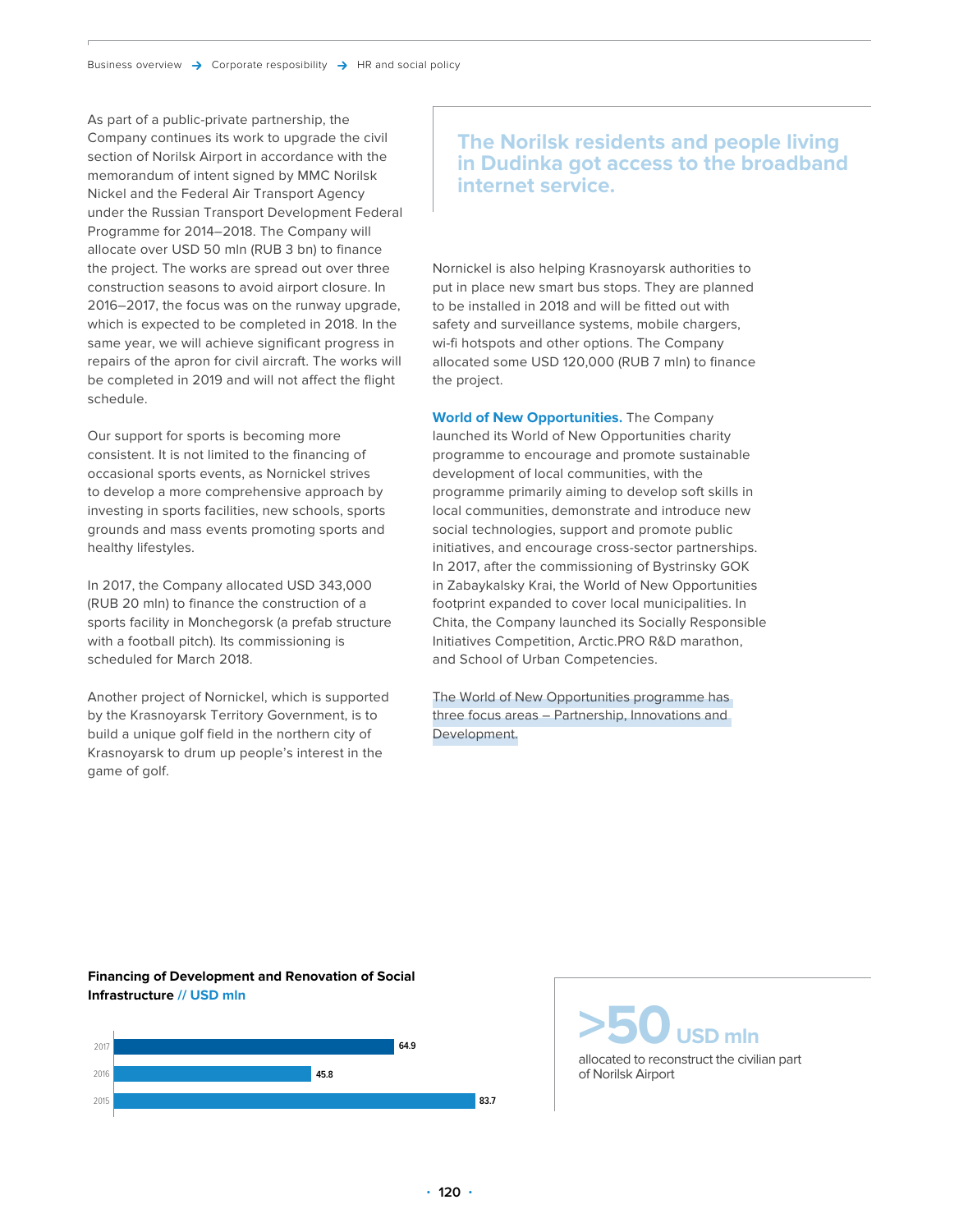



the Company completed the construction of

**960** km long<br>a fibre optic communication line running through

a permafrost zone between Novy Urengoy and Norilsk. The project investments amounting to USD 43 mln.

### **PARTNERSHIP**

This area focuses on supporting volunteer initiatives of local activists, fostering new skills and developing local expertise.

### In spring 2017, the Company initiated the We Are the City! social technologies forum in Norilsk (Krasnoyarsk Territory) and Zapolyarny (Murmansk Region) to bring together local communities and tell them about new trends and best practices in charity and volunteering, and also share successes in solving social issues. In the lead-up to the forum, locals got a chance to meet a wide range of experts who shared their ideas on upbringing children, finding a way in life, personal development, etc. The forum venues were attended by a total of 1,910 people.

The Company seeks to broaden local knowledge and skills contributing to the build-up of regional expertise. For the third year running, Nornickel organised a threeday 'social engineering' workshop for local activists that combined theoretical and practical aspects of generating and implementing ideas. In three days, 138 participants from Norilsk, Dudinka, Monchegorsk and Zapolyarny developed and staged 12 city events reaching out to over 2,500 local residents.

### **Key Partnership initiatives comprise:**

- Academy for Social Partnership and Development (a series of workshops on social project development, expertise building, assessment of projects/programmes and monetisation of social projects);
- Socially Responsible Initiatives Competition;
- Social Technologies Forum;
- Social Engineering Workshop;
- We Are the City! PicNick.

On the Company Day, Nornickel traditionally stages the We Are the City! PicNick event in Norilsk, Monchegorsk and Zapolyarny. PicNick is a festival "for a good cause" organised by local activists and participants of the World of New Opportunities programme (winners of the Socially Responsible Initiatives Competition and socially minded entrepreneurs) and Plant of Goodness corporate volunteer programme. In 2017, it was staged as a street festival with a projects fair, workshops, training sessions, etc.

All events organised by the Company served to raise charity awareness in local communities and encourage public-private partnerships. In 2017, the Socially Responsible Initiatives Competition, which aims to support public initiatives, received 489 project bids, 116 of which were approved for funding. Grant funding amounted to over USD 2 mln (RUB 125 mln).

**>2 USD mln** allocated as grant funding of the Socially Responsible Initiatives Competition

**489 bids** submitted, 116 projects approved for funding

[Company overview](#page--1-0)

Company overview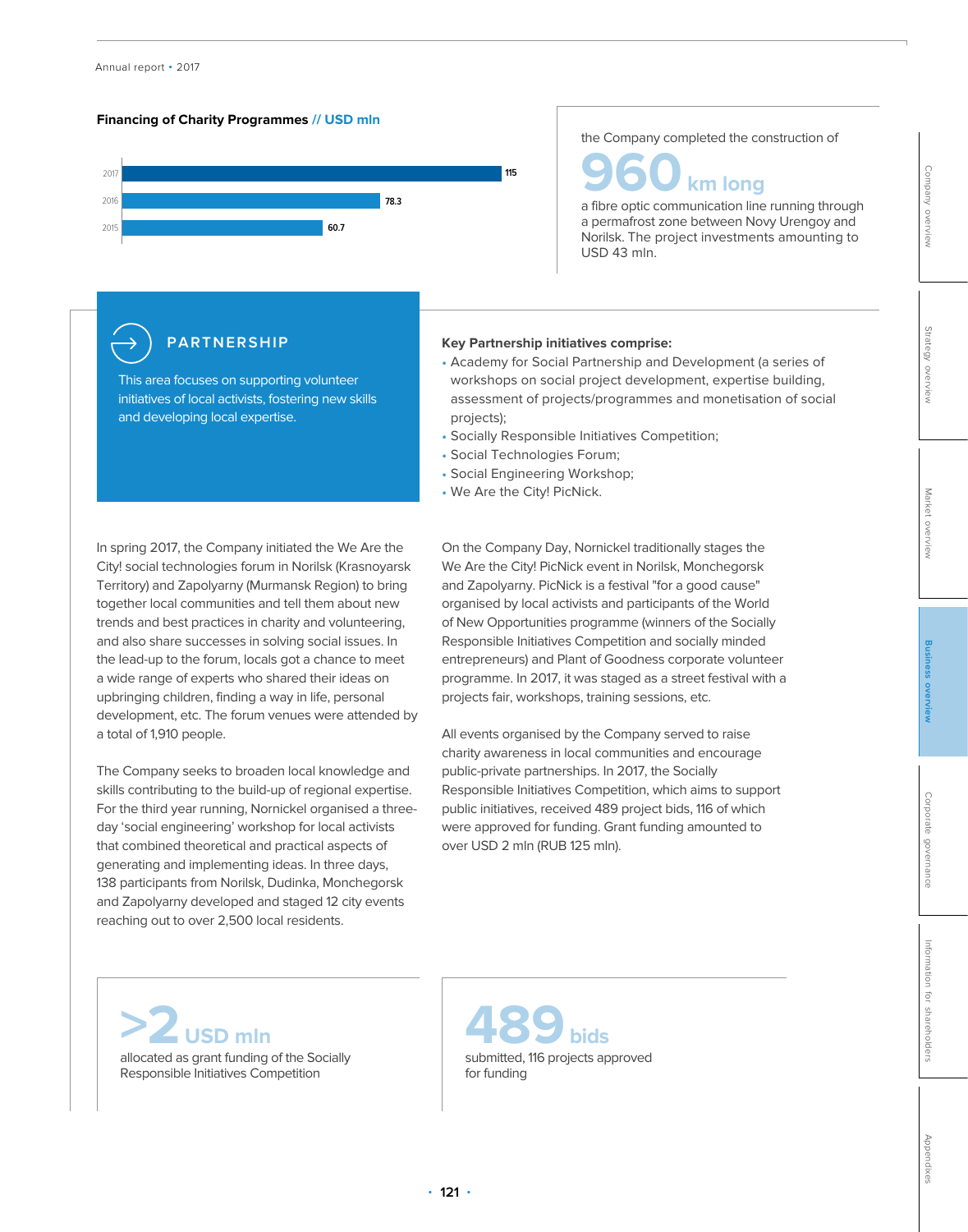## **INNOVATIONS**

This area focuses on facilitating the implementation of advanced technologies, fostering R&D potential and encouraging innovation in engineering. Its target audience are schoolchildren, university students and adult activists interested in science and frontier technologies.

### **Key Innovations initiatives comprise:**

- Arctic.PRO R&D marathon;
- Arctic Wave festival of R&D discoveries;
- FabLab R&D creativity laboratory;
- School of Urban Competencies.



In autumn 2017, the Company staged Arctic Wave R&D festivals in Norilsk and Monchegorsk to promote research and development among the youth, support creative engineering and innovative thinking among schoolchildren, and demonstrate the latest scientific achievements. Interactive sessions, contests and scientific experiments of the largest R&D event in the Polar Region were held under the motto "Augment Reality". The festivals were attended by 4,500 children and adults.

For the fourth year in a row, the Company organised the Arctic.PRO R&D marathon aiming to encourage R&D creativity, innovations in engineering and thirst for knowledge among children and young people. 1,300 students aged 12 to 15 took part in the marathon. 20 more children attended the Winter R&D School in Kazan.

For the third year running, the Company was a general partner of the All-Russian Science Festival held by Lomonosov Moscow State University. In Krasnoyarsk, the festival took place in December 2017. It was the first festival to feature the City of Discoveries. City of Professions programme giving Krasnoyarsk high school students an opportunity to take a career guidance test, have their interests and skills analysed, and receive career recommendations.

The career guidance programme was built around several areas of interest, including Biological Engineering, Medicine and Healthcare, Taiga, Digitalisation in Humanities, IT, Communications and Aerospace Engineering, and Energy, Engineering and Architecture, each featuring interactive presentations made by local universities and businesses and dedicated lectures enabling students to tap into reallife experience, learn more from professionals, and choose a personal development path for the next 5–10 years. About 15,000 students attended the two-day festival.

In 2017, Nornickel's School of Urban Competencies won the first prize as the Best Charity Promotion Programme (Project) at the 2017 Leaders of Corporate Charity contest held by the Association of Sponsoring Organisations. The School of Urban Competencies aims to develop key social competencies in schoolchildren, including in the realms of housing, finance and career. Each year, at least 500 children living in the Polar regions take part in the School's workshops and events.

### **I st prize**

as the Best Charity Promotion Programme (Project)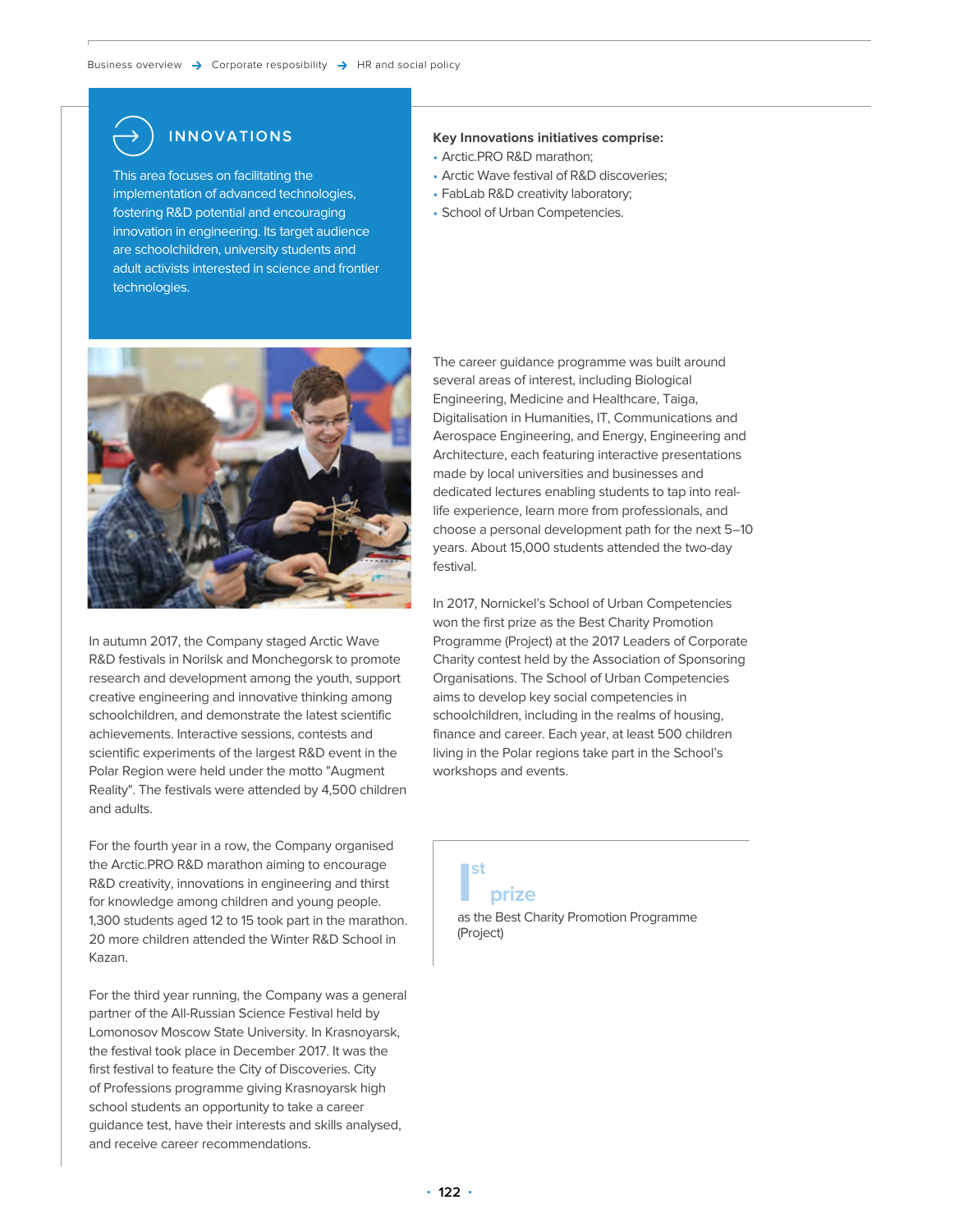

This area focuses on engaging active citizens and SMEs to address social issues of local communities using available business technologies.



**DEVELOPMENT** One of the Company's initiatives was to provide training in Social Entrepreneurship. With assistance and guidance from experienced coaches (active businessmen), trainees are expected to develop business plans and present them at the Investment Session.

> In 2017, Norilsk hosted the first Convention of Social Entrepreneurs from the North, which provided a platform to discuss trends, prospects and measures to support social entrepreneurship in the Polar regions and analyse relevant national and international best practices. In the lead-up to the Convention, experts and participants from other regions had an opportunity to take part in the Entrepreneurial Norilsk quest to learn more about social entrepreneurship in Norilsk.



### **Government relations**

The Company interacts with federal legislative and executive authorities, and civil society institutions. The Company is represented and expresses its interests in 26 committees, councils, commissions, expert teams, and working groups established by government bodies in association with the business community, thus supporting socially important projects. Currently, the Company mainly cooperates with the working groups and councils of the State Commission for Arctic Development and the Government Commission on the Use of Natural Resources and Environmental Protection. The Company also actively participates in the activities of regional authorities' expert boards across its geographies, including the Governor's Council for Strategic Development and Priority Projects of the Krasnoyarsk Territory.

Representatives of the Company take part in parliamentary sessions and round table discussions organised by the Federation Council and State Duma of the Federal Assembly of the Russian Federation, Government of the Russian Federation, Russian Union of Industrialists and Entrepreneurs, Chamber of Commerce and Industry of the Russian Federation, Association of Managers (an interregional public organisation), etc.

The Company's experts participate in draft regulation discussions held by the Open Government and by community councils of the federal executive bodies, as well as in anti-corruption due diligence and regulatory impact assessments. All of that helps maintain a constructive dialogue with the government, cut administrative red tape and improve the nation's business climate.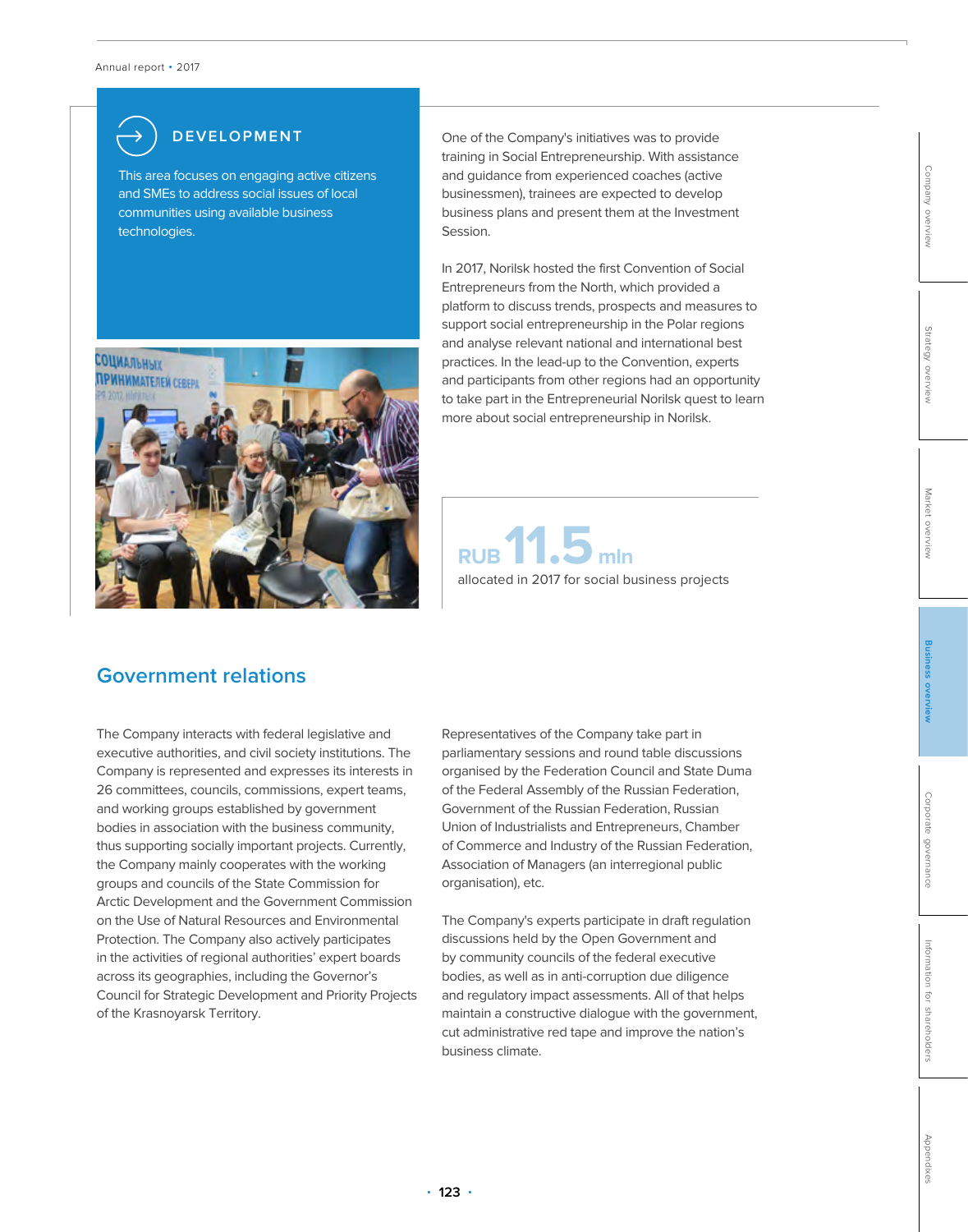# **Sponsorship** спортивных проектов, млн долл. США с проектов, млн должных проектов, млн должных проектов, млн дол

### **Financing of Sporting Projects // USD mln**



### **Rosa Khutor Ski Resort**

In 2016–2019, Nornickel is going to invest USD 250.5 mln in the development of Rosa Khutor ski resort as part of Russia's Mass Sports Support Programme. These funds will be used to transform Olympic facilities into a year-round tourist attraction, develop new ski pistes and lifts and build new recreational and sports facilities. By way of consideration, Nornickel was granted a minority stake in the Rosa Khutor project.

### **Russian Olympic Committee**

As a Partner of the Russian Olympic Committee and the Russian Olympic team, Nornickel allocated over RUB 1 bn to support youth and high performance sports, including the implementation of Olympic educational programmes developed by the Russian International Olympic University.

Another area of cooperation between the Company and the Russian Olympic Committee is the inclusion of Nornickel's regions of operation in the pan-Russian Olympic Patrol project. In 2017, the Olympic Patrol visited Krasnoyarsk and Norilsk, giving local children a chance to meet renowned athletes who shared their personal Olympic experiences, took part in autograph and photo sessions, and held workshops and fitness tests.

### **Football Union of Russia and Russia's national football team**

In line with the sponsorship agreement, Nornickel remains an official partner of the Football Union of Russia and Russia's national football team.

The Company is also an exclusive partner of Russia's Football Union in the metals sector.

### **CSKA professional basketball club**

Nornickel continues to provide support to Russia's most successful and well-known basketball club.

In 2017, CSKA came out as a winner in the VTB United League and took part in the EuroLeague's Final Four.









PO3A CAS XYTOP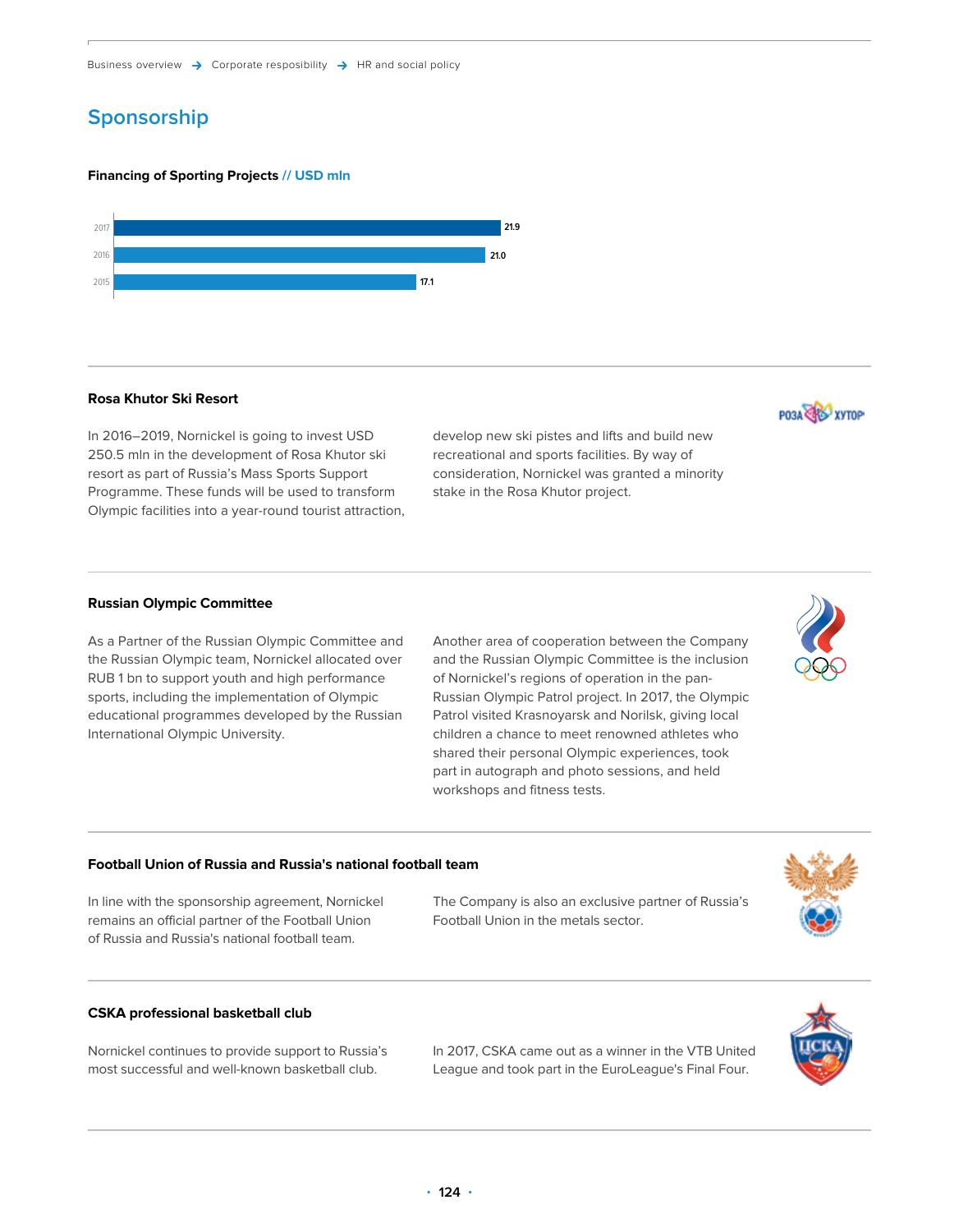### **International University Sports Federation**

The Company will remain a Partner of the International University Sports Federation (FISU) until May 2019 and will continue to support the development of international university sports movement. The first-ever international forum of the Federation – FISU Volunteer Leaders Academy – was organised in July 2017 with the backing from Nornickel and was attended by leaders of

volunteering associations from over 90 FISU member states, as well as university sports delegations and officials. The forum was held in the run-up to the 2019 Winter Universiade to facilitate communication between volunteers and national university sports federations, and share knowledge and experience in organising large international sports events.



# [Strategy overview](#page--1-0)

[Company overview](#page--1-0)

**Market** [Market overview](#page--1-0) overviev

**XXIX International Winter Universiade in Krasnoyarsk**

As a General Partner of the 2019 International Winter Universiade in Krasnoyarsk, the Company keeps on track with preparations for this upcoming international sports event in accordance with the agreement signed in 2015.

Promotion of the XXIX Winter Universiade will bring about improvements in the local sports infrastructure and the international image of the Krasnoyarsk Territory and its capital, increase popularity of

healthy lifestyles and mass sports, and enhance living standards in the region.

According to current estimates, the Company will spend nearly RUB 2 bn on the preparation and holding of the 2019 Winter Universiade.

One of the major commitments made by the Company for the Universiade was to prepare the Bobrovy Log Fun Park for alpine competitions.



[Appendixes](#page--1-0)

ppendixes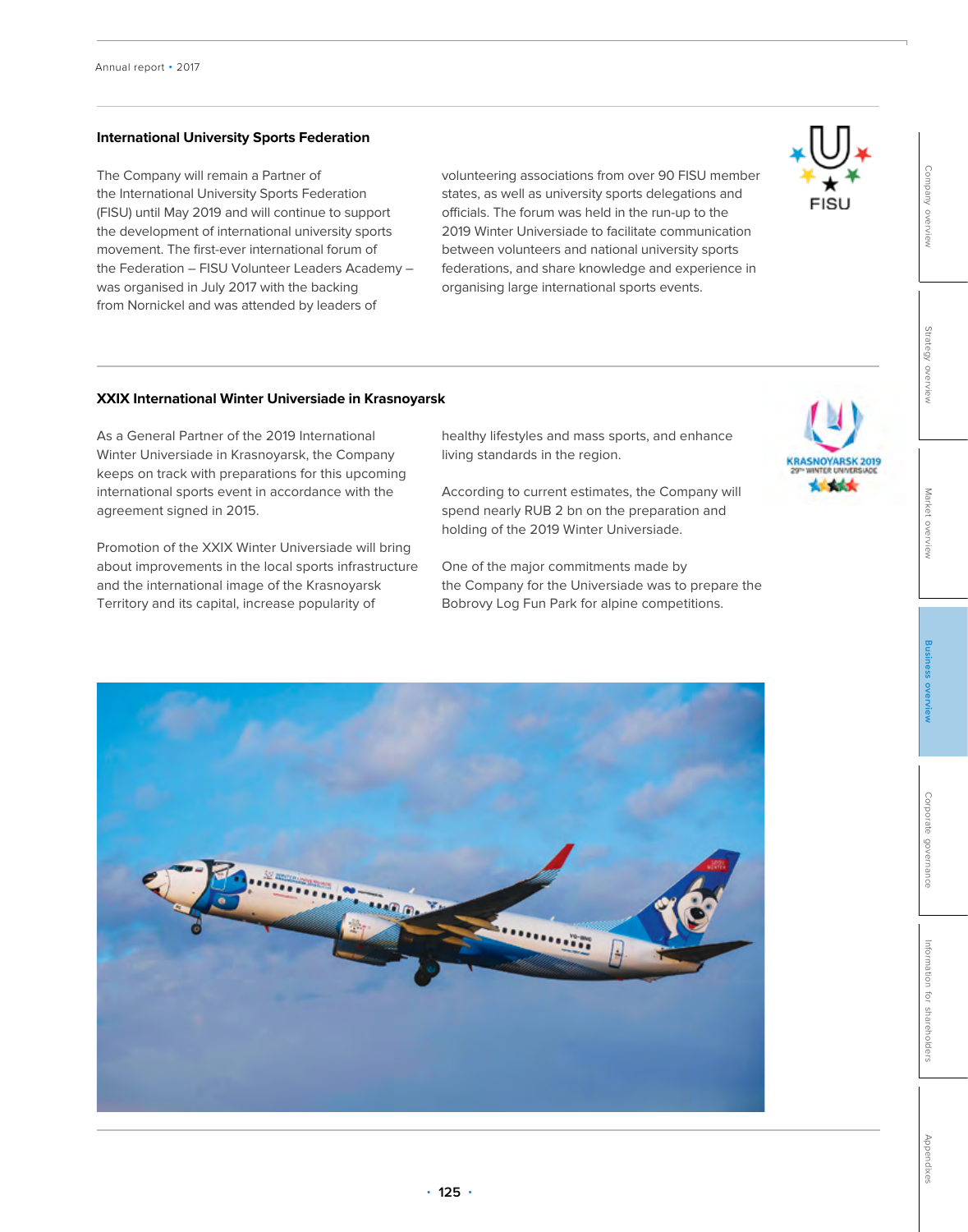

In 2017, Nornickel proceeded with the construction of a new athletic training facility equipped with a broadcasting system, expansion of the ski pistes, development of an integrated security system, upgrade of the artificial snow machinery, and preparation of an ambulance helicopter pad.

In addition to the Bobrovy Log Fun Park, the Company plans to establish a park along the Bazaikha River with sports and playgrounds, walkways, bike lanes, recreation areas, and a foot and bike bridge across the Bazaikha to make the park accessible for people with limited mobility. An agreement to this effect was signed between the Company and Krasnoyarsk municipal authorities.

With the backing from Nornickel, the Russian International Olympic University and the Siberian Federal University organised training for mid-level and top-level managers and leaders of volunteer teams involved in the Winter Universiade.

On top of that, a volunteer team was formed by employees of the Company and members of their families. A dedicated training programme developed by the Siberian Federal University was completed by 95 volunteers who will seek to maximise popular engagement in the run-up to the event.

As a General Partner of the 2019 Winter Universiade, Nornickel strives to ensure extensive promotion to inform the public about the event.

In 2017, three NordStar aircraft were redesigned to feature the symbols of the Universiade. They made nearly 2,000 flights during the year and carried over 265,000 passengers who learnt about the upcoming event while on board. Information about the Universiade is also available in the NordStar inflight magazine.

Branded pavilions of the Company were constructed in Moscow parks, with over 15,000 visitors receiving